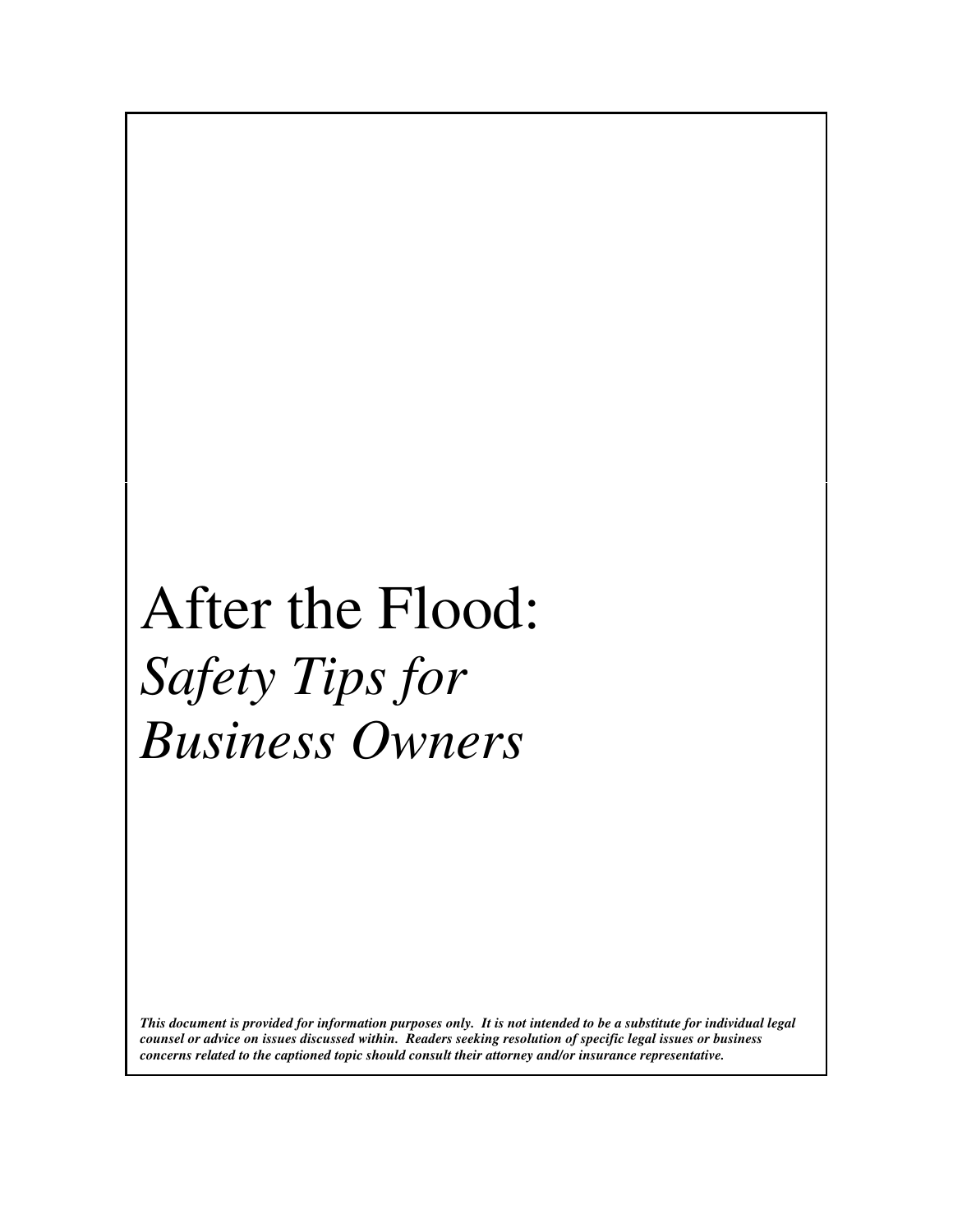## After the Flood: Safety Tips for Business Owners

### TAKE IMMEDIATE STEPS TO ENSURE PERSONAL SAFETY. DO NOT ENTER A FLOOD-DAMAGED BUILDING WITHOUT ENSURING PROTECTION FROM COLLAPSE, ELECTROCUTION, HAZARDOUS MATERIALS, AND CONTAMINATION.

Cleaning up a flood-ravaged business—one of the first steps toward recovery—can be a difficult and disheartening task. It can also be dangerous. Here is information to help you get started—safely. The information presented here is mostly in checklist format, and follows this general outline:

- **1. Take Immediate Steps to Ensure Personal Safety**
- **2. Secure the Buildings and Utilities**
- **3. Identify Damage and Begin Clean-Up of Building Contents**
- **4. Decontaminate Buildings and Contents**
- **5. Ensure Worker Safety During Clean-Up**

## **Take Immediate Steps to Ensure Personal Safety**

Before you can even enter your property to assess the damage and begin clean-up and repair, you must take steps to protect the health—indeed, the lives—of workers and volunteers who have come to help.

#### *Before Entering A Flood-Damaged Building*

- $\Box$  Remember that buildings that have been submerged or have withstood rushing flood waters may have suffered structural damage and could be dangerous.
- $\Box$  Before entering a building, check for structural damage. Don't go in if there is any chance that the building, or parts of it, may collapse. If you see damage, have a qualified person check the building before you enter.
- $\Box$  Never assume that water-damaged structures or ground are stable.
- $\Box$  Assume that all stairs, floors, and roofs, and overhangs are unsafe until they are inspected.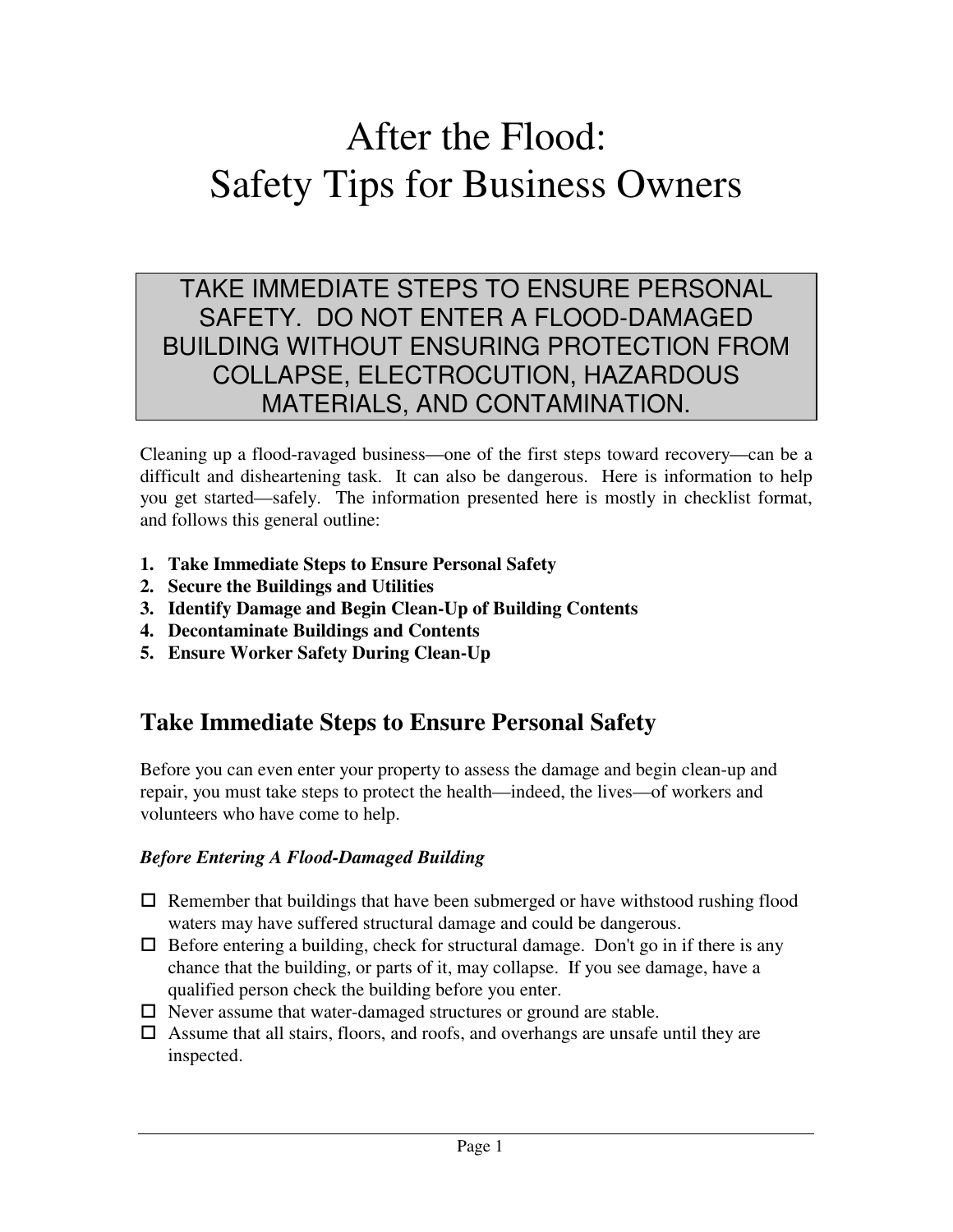#### *When You Enter A Flood-Damaged Building*

- $\Box$  Once you are certain that the building is safe to enter, make sure the electricity is turned off at the meter or at the street before you enter. Determine that all electrical hazards are controlled.
- $\Box$  Enter the building carefully. Leave immediately if shifting or unusual noises signal a possible collapse.
- $\Box$  If the door sticks at the top, it could mean your ceiling is ready to fall. If you force the door open, wait outside the doorway in case debris falls.
- $\Box$  Check the ceiling for signs of sagging. Wind, rain, or deep flooding may wet plaster or wallboard. It is very heavy, and will be dangerous if it falls.
- $\Box$  Upon entering the building, do not use matches, cigarette lighters, or any other open flames, since gas may be trapped inside. Use an explosion-proof flashlight or chemical light stick to light your way.
- $\Box$  If you suspect a gas leak or smell gas, of if you hear blowing or hissing, open a window and leave the building and premises *immediately.* Call the gas company from a different location. Do not re-enter the building.
- $\Box$  Be aware of the possibility of electrical shock and the possibility of injuries caused by hidden sharp objects.
- $\Box$  Look out for animals, especially snakes. Displaced animals may seek shelter in your building. Seek the assistance of an animal control officer to remove unwanted animals.

#### *Ensure Electrical Safety to Prevent Electrocution*

- $\Box$  Turn off the power at the main breaker or fuse on the service panel (if you can reach these without stepping in water; otherwise, have your utility company disconnect the power at the meter. Take this important step even if the power is off in your community.
- $\Box$  Do not turn the power back on until electrical equipment has been inspected by a qualified electrician.
- $\Box$  Shut off the water.
- $\Box$  Never touch electrical equipment if the ground is wet, unless you are absolutely certain that the power is off.
- $\Box$  Stay well away from downed power lines and electrical wires, and report these to the proper authorities. Electrocution is a major source of deaths in flooded areas. Electric current passes easily through water and soil. You can be electrocuted even if you only *approach* a downed power line.
- $\Box$  Look for electrical system damage: sparks, broken or frayed wires, smell of burning insulation.
- $\Box$  Do not energize equipment that is, or has been, wet, until it has been properly dried, cleaned, repaired or restored, and inspected.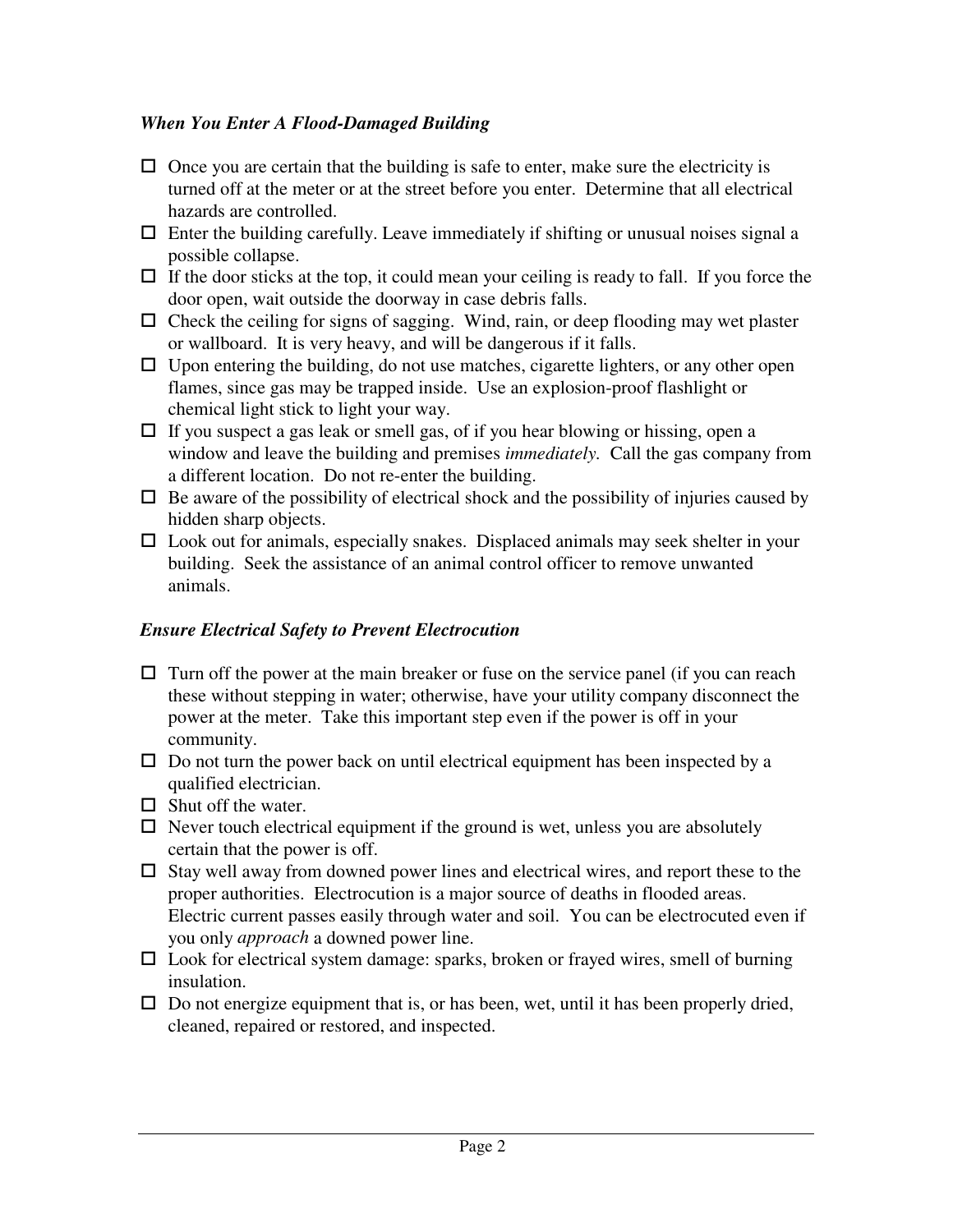#### *Take Steps to Prevent Fires*

- $\Box$  Shut off gas at the main valve, if you are trained to do so; otherwise, have your gas company do this.
- $\Box$  Inspect storage and piping systems containing flammable liquids; repair leaks or damage as soon as possible. Provide supports and anchors for damaged or floating tanks and piping.
- $\Box$  Prohibit smoking. Post a fire watch until all fire protection systems are functional and normal operations are resumed.

#### *Be Cautious About Hazardous Materials*

Flood waters can dislodge tanks, drums, pipes, and equipment, which may contain hazardous materials such as pesticides, chemicals, or fuels.

- $\Box$  Do not attempt to move unidentified dislodged containers without first contacting the local fire department or hazardous materials team.
- $\Box$  If you are working in potentially contaminated areas, wear appropriate protective clothing and respirators.
- $\Box$  Thoroughly wash all clothing and parts of your body that may have come in contact with sewage or other contaminants or with hazardous substances or chemicals. Use soap and clean water. Use waterless sanitizers if uncontaminated water is not available.

#### *Be Cautious About Contaminated Floodwaters*

Floodwaters are often contaminated with biohazards (sewage, medical waste, animal waste and carcasses) or other hazardous materials (fuels, asbestos, farm chemicals, etc.). Flood-damaged buildings may also have damp areas where molds, mildews, and other organisms thrive.

- $\Box$  Assume that anything touched by floodwater is contaminated.
- $\Box$  Use appropriate personal protective equipment, including goggles, respirators, gloves, etc., if you must come in contact with flood waters.
- $\Box$  Make sure that all workers have current tetanus shots.

#### *Getting Around Safely*

- $\Box$  Emergency workers will be assisting people in flooded areas. You can help them by staying off the roads and out of the way. Keep listening to the radio for news about what to do, where to go, or places to avoid.
- $\Box$  Roads may still be closed because they have been damaged or are covered by water. Floodwaters often erode roads and walkways. Barricades have been placed for your protection. If you come upon a barricade or a flooded road, turn around and go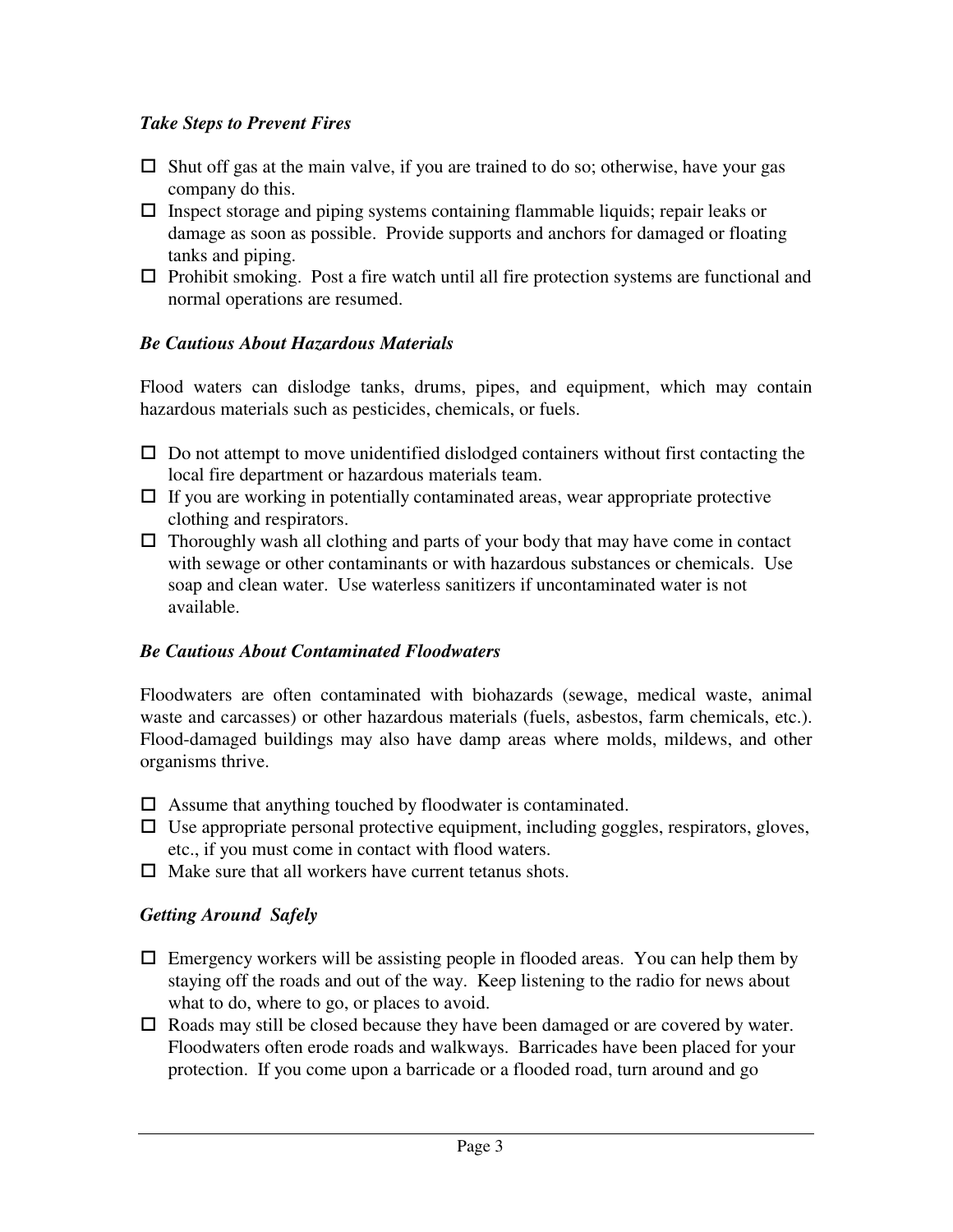another way. Don't try to assess the depth of the water on a road. If the road is covered, *don't cross it*. Don't drive over low-water bridges.

- $\Box$  If your vehicle stalls, get away from it and get to higher ground. A car will float in as little as two feet of water. More people drown in their cars than anywhere else.
- $\Box$  Remember that standing water may be electrically charged from underground or downed power lines.
- $\Box$  Be careful walking around. Flooding may have caused familiar places to change, and steps and floors are often slippery with mud.
- $\Box$  Do not walk through flooded areas. As little as six inches of moving water can knock you off your feet.
- $\Box$  Stay away from areas subject to additional flooding, such as low areas, stream beds, and ditches.
- $\Box$  Stay on firm ground.
- $\Box$  Be especially careful at night or in dark conditions when it is harder to see flood dangers.
- $\Box$  Flooded areas can be covered with debris, including nails and broken glass. Flood waters and debris may hide live animals or animal carcasses, and flood waters are often contaminated with biohazards (sewage, medical waste, animal waste and carcasses) or other hazardous materials (fuels, asbestos, farm chemicals, etc.). Wear appropriate personal protective equipment if you must come in contact with flood waters.
- $\Box$  To reduce the risk of drowning; avoid working alone, and wear a Coast Guardapproved life jacket when you are working in or near flood waters.

## **Secure the Buildings and Utilities**

#### *Secure the Facility*

- $\Box$  Post security guards to monitor your property and facilities, since alarm systems may not be functioning, and since buildings may have to be left open during salvage and restoration.
- $\Box$  Provide guards with names of staff or contractors who have permission to be at the site.

#### *Inspect, Repair, and Restore Fire Protection Systems*

Fire can pose a major threat to an already badly damaged flood area for several reasons: inoperative fire protection systems, hampered fire department response, inoperable firefighting water supplies, and flood-damaged fire protection systems. In addition, the presence of live electrical circuits and equipment, accumulated debris, and floating flammable liquids can increase the risk of fire. Workers and employers must therefore take extra precautions.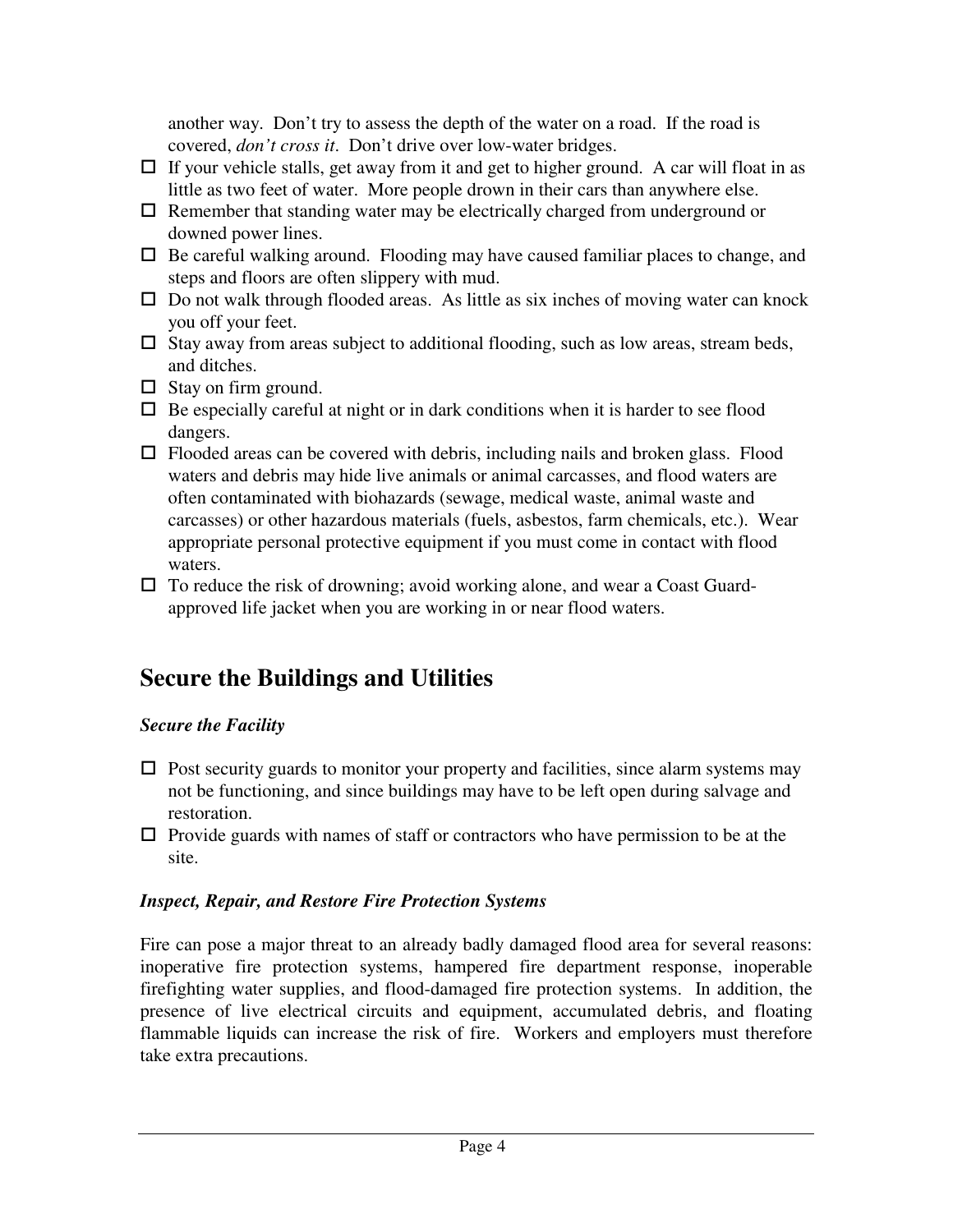- $\Box$  Restore fire protection systems as quickly as possible. Flood waters can rupture flammable liquid tanks and piping and clean-up activities will generate large piles of debris, and the risk of fire is high.
	- $\Box$  Examine fire protection systems for physical damage.
	- $\Box$  Test sprinkler control valves to make sure they are in the "open" position. If valves are closed, check for broken or disconnected piping before you reopen them. Remove water and mud from valve pits.
	- $\Box$  Inspect for obstructions in yard mains and sprinkler systems, if open bodies of water have been used for suction.
	- $\Box$  Inspect supports and foundations around tanks and yard main systems; flood waters may have caused washouts.
	- $\Box$  Inspect and repair pumps, drivers, and controllers.
	- $\Box$  Replace fire extinguishers.

#### *Inspect, Repair, and Restore Other Essential Safety Devices*

- $\Box$  Replace all gas control valves, electric circuit breakers, ground fault circuit interrupters (GFCIs), and fuses that have been under water to avoid electrocutions, explosions and fires. Even if these safety devices appear to function after being submerged in a flood, they are unfit for continued use and cannot be repaired. They may eventually fail, causing electrocutions, explosions or fires.
- $\Box$  Have a qualified technician inspect other parts of gas and electric appliances that have been submerged (such as fans, motors, electric circuits, and venting systems) to ensure continued safe operation. Replace appliances if needed.
- $\Box$  Replace smoke detectors and carbon monoxide (CO) alarms that have been submerged.

#### *Ensure Fire Safety During Clean Clean-Up and Restoration*

- $\Box$  Be sure that the sprinkler system is inspected and fully functional before beginning any welding or hot work.
- $\Box$  Be sure to follow proper controls for welding and hot work repairs.
- $\Box$  Provide at least two fire extinguishers, each with a UL rating of at least 10A, at every cleanup job.
- $\Box$  Remove combustible debris as soon as possible.

#### *Clean and Restore Electrical Equipment Properly*

- $\Box$  Dry electrical equipment: Open equipment doors, pull out drawers, etc., to allow water to run out. Remove standing water with wet vacs. Use low pressure air to blow out trapped water. Use absorbent pads to take up water if needed.
- $\Box$  Remove water from under raised floors, such as in computer rooms.
- $\Box$  Unplug appliances and lamps, remove light bulbs, and remove cover plates of wall switches and outlets that got wet.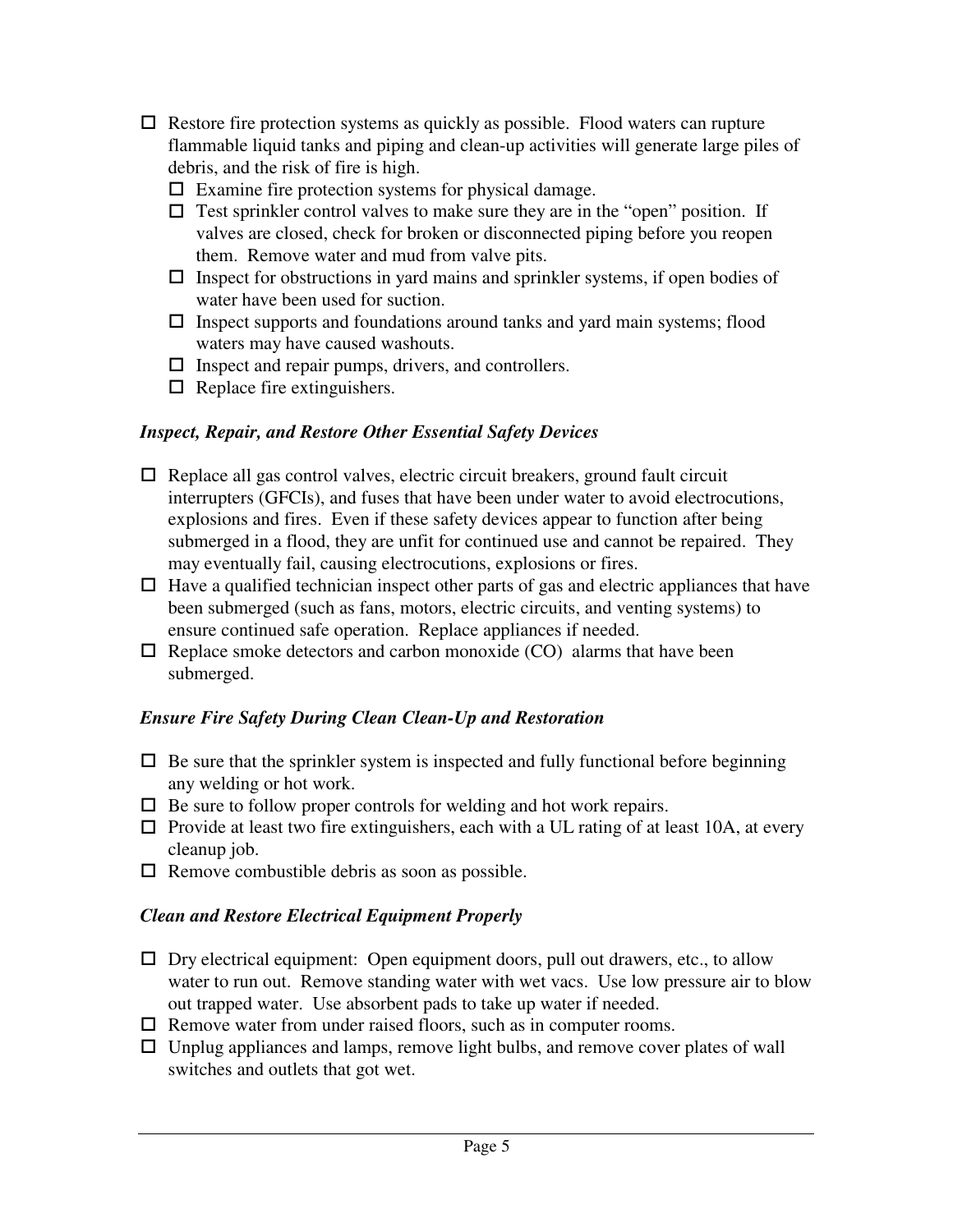$\Box$  If local building inspection code allows you to disconnect wiring from switches and outlets, do so and throw away the switches and outlets. If your building inspector says that you cannot disconnect the wiring, pull them forward, away from the wall, and leave them connected.

## **Identify Damage and Begin Clean-Up of Building Contents**

#### *Document the Damage*

- $\Box$  Once it is safe to enter the building, make a preliminary tour of all affected areas. Wear protective clothing.
- $\Box$  Do not move equipment or other objects without documenting their location and condition.
- $\Box$  Use a Polaroid-type camera or video camera to record conditions of structure, equipment, and furnishings. Make sure images clearly record the damage. Supplement these with better quality photos when necessary.
- $\Box$  Make notes and voice recordings to accompany the photographs.
- $\Box$  Assign staff to keep written records of contacts with insurance agents and other investigators, staff decisions on retrieval and salvage, and costs associated with cleanup and salvage.
- $\Box$  Make visual, written, and voice records for each step of salvage procedures.

#### *Begin Clean-Up*

After the flood waters have subsided, start to clean and disinfect the building. However, don't work in or around any flood-damaged building until it has been examined and certified as safe for work by a qualified person.

- $\Box$  Remove standing water from the facility. Use a mop, squeegee, absorbent materials, or a wet/dry vacuum cleaner.
- $\Box$  Begin draining the basement in stages, about a third of the water volume each day. Pumping out water too quickly may cause structural damage.
- $\Box$  Provide air movement and control humidity. Keep the building cool.
- $\Box$  Remove as much mud as possible. Once you've checked the water system for leaks, hose down the inside of the building and its contents. It's best to use an attachment that sprays soap to wash and rinse the walls, floors, furniture, sockets, electrical boxes and other major items that got muddy.
- $\Box$  Clean and dry damaged equipment and property (take care of the most important pieces first). Take special steps with documents and computer files.
- $\Box$  Dispose of all debris properly. Follow all applicable regulations regarding hazardous wastes, disposal, and recycling. If necessary, contract with a hazardous waste firm for proper handling of hazardous materials.
- $\Box$  If necessary, contract with a disaster recovery consultant to complete the necessary cleanup and restoration.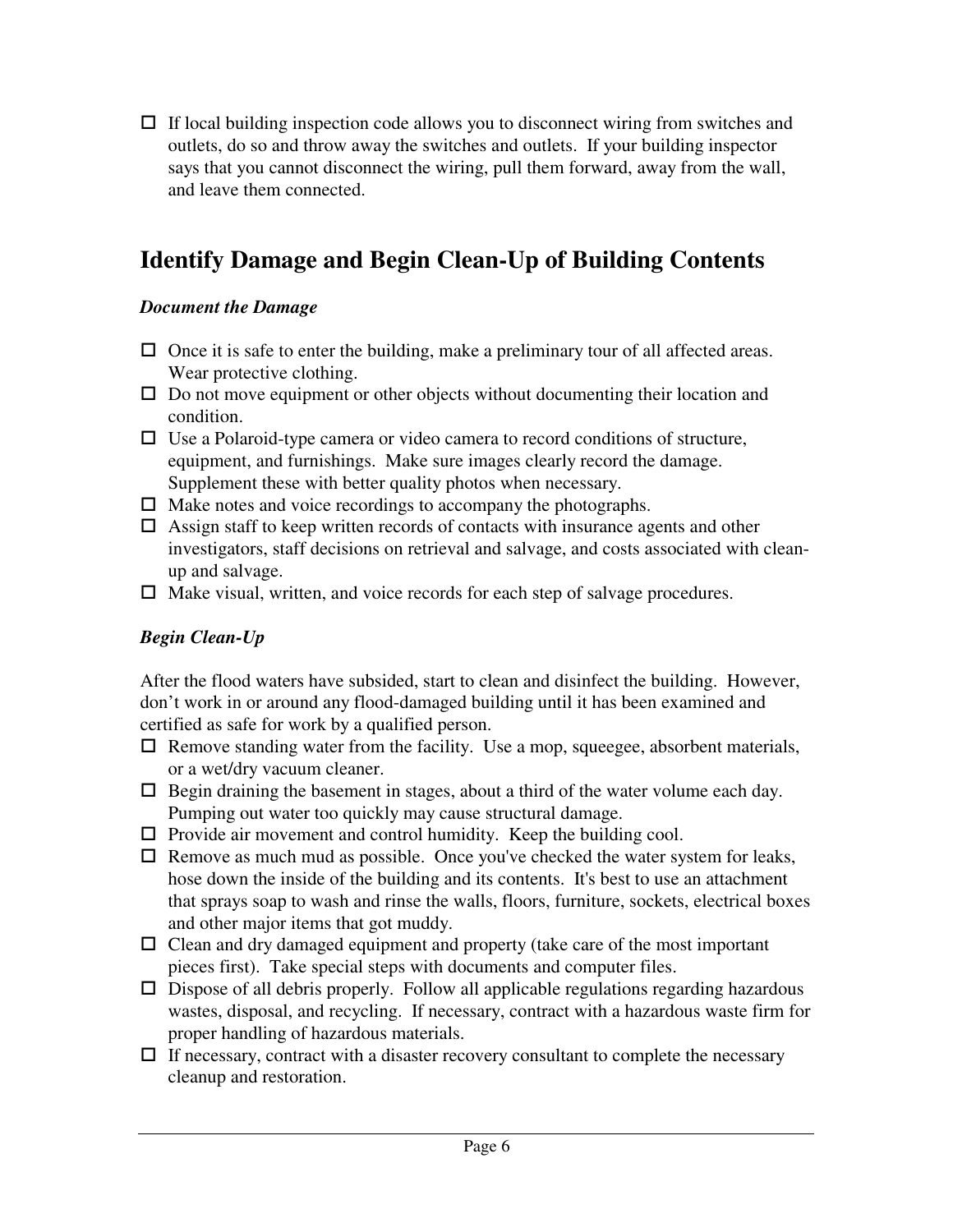## **Decontaminate Buildings and Contents**

- $\Box$  Remove loose dirt and debris from affected surfaces, using a power hose.
- $\Box$  Use a combination of household bleach (1/2 cup bleach per gallon of water) and soap or detergent to wash down walls, floors, and other contaminated areas, including exterior surfaces.
- $\Box$  Keep the surface wet for 5-15 minutes.
- $\Box$  Rinse thoroughly with a power hose to remove any residue. This will eliminate fungal problems and their dangers.
- ! Follow directions on containers and take particular note of warnings. Do *not* mix cleaning compounds containing ammonia with bleach.
- $\Box$  Remove heating and cooling registers and ducts, then hose the ducts to prevent contamination from blowing through the ducts at a later date. After hosing duct work, wash with a disinfectant or sanitizer that is phenolic or pine-oil based. If ducts are in concrete or otherwise inaccessible, have them cleaned professionally.
- $\Box$  Discard clothing, carpets, upholstered furniture, and similar items if they cannot be cleaned and disinfected.
- $\Box$  Take immediate action to minimize the growth of molds and fungi.
	- $\Box$  Inventory all flooded areas so that every water-damaged area is identified, treated, and cleaned.
	- $\Box$  Remove and dispose of all wet ceiling tiles and drywall within 24 hours of water contact.
	- $\Box$  Remove and replace all drywall and insulation up to 12 inches above the water line.
	- $\Box$  Dry all wet light fixtures.
	- $\Box$  Replace water-damaged furniture, including wood, or clean it with a 10% bleach solution. (Note: be sure to verify that bleach will not discolor or damage surfaces before application. When in doubt, test in a small hidden area before general application.) Discard furniture made of or with particle board or pressed board. Treat fabrics as you would carpeting (see below).
	- $\Box$  Leave all cabinets and drawers open to facilitate air flow for drying. Treat surfaces of cabinets and drawers with the dilute bleach solution.
	- $\Box$  Remove and discard all non-essential wet files and paper. Remove essential paper to a location where it can be dried, photocopied, and discarded.
	- $\Box$  If a large amount of paper cannot be dried within 24 hours, rinse essential files with clean water and freeze them temporarily until proper drying can take place. (Freezing will prevent mold growth.)
	- $\Box$  Immediately remove as much water as possible from wet carpeting, using a water vacuum.
	- $\Box$  After wet vacuuming, shampoo the carpet with a 10% bleach solution twice within a thirty minute period. Begin shampooing immediately after wet vacuuming. Spot test an inconspicuous area before proceeding.
	- $\Box$  Rinse the carpet with clear water to remove the bleach, and ensure that the carpet is totally dry within 12-24 hours of treatment.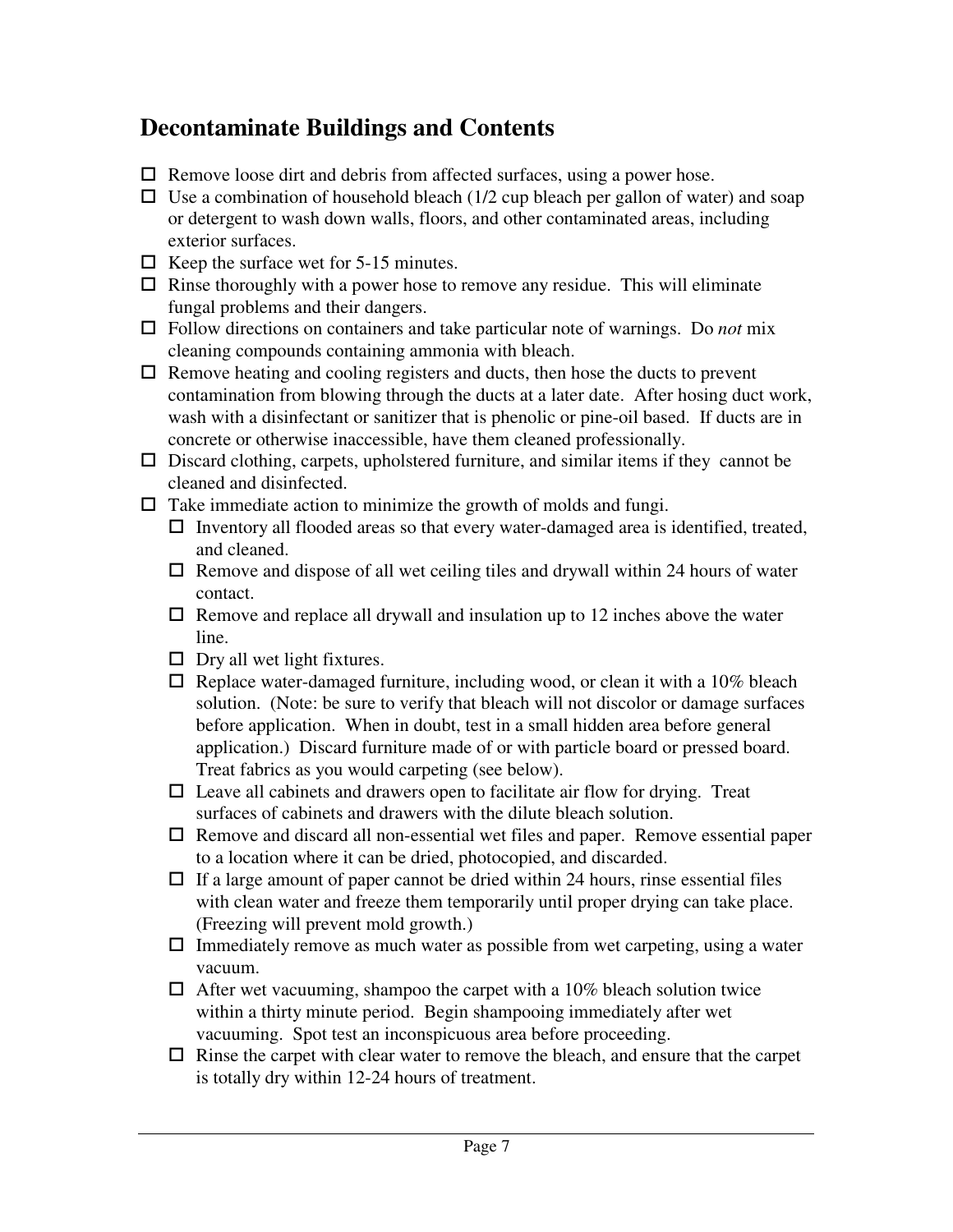- $\Box$  If the carpet fades with the bleach solution, then dry the carpet immediately and treat it with an alternate biocide. Consult a public health official, microbiologist, or industrial hygienist to determine the right biocide.
- $\Box$  When any form of biocide (including bleach) is used, increase air circulation and ventilation.
- $\Box$  Use dehumidifiers and air conditioning to speed the drying process.
- $\Box$  If odors or complaints of health effects exist after the clean up, consult an industrial hygienist or environmental microbiologist to determine the need for bioaerosol testing.

## **Ensure Worker Safety During Clean-Up**

#### *Stress, Long Hours, and Fatigue Increase the Risks for Injuries and Illness*

Continued long hours of work, combined with emotional and physical exhaustion and losses from damaged homes and temporary job layoffs, can create a highly stressful situation for flood cleanup workers. Workers exposed to these stressful conditions have an increased risk of injury and emotional crisis, and are more vulnerable to stress-induced illnesses and disease. Emotional support from family members, neighbors, and local mental health professionals can help to prevent more serious stress-related problems in the difficult months ahead. People working in all phases of flood cleanup can reduce their risks of injury and illness in several ways:

- $\Box$  Set priorities for cleanup tasks and pace the work over several days (or weeks). Avoid exhaustion.
- $\Box$  Resume a normal sleep schedule as quickly as possible. Get plenty of rest and take frequent rest breaks *before* exhaustion builds up.
- $\Box$  Take advantage of disaster relief programs and services in your community.
- $\Box$  Be alert to emotional exhaustion or strain. When family members and neighbors are unavailable for emotional support, consult professionals at community health and mental health centers.

#### *Be Ready to Provide First Aid*

First aid, even for minor cuts and burns, is extremely important when exposure to waters potentially contaminated with human, animal, or toxic wastes exists. Immediately clean out all open wounds and cuts with soap and clean water. Most cuts, except minor scratches, sustained during flood cleanup activities will warrant treatment to prevent tetanus. If you are injured, contact a physician to determine the necessary type of treatment.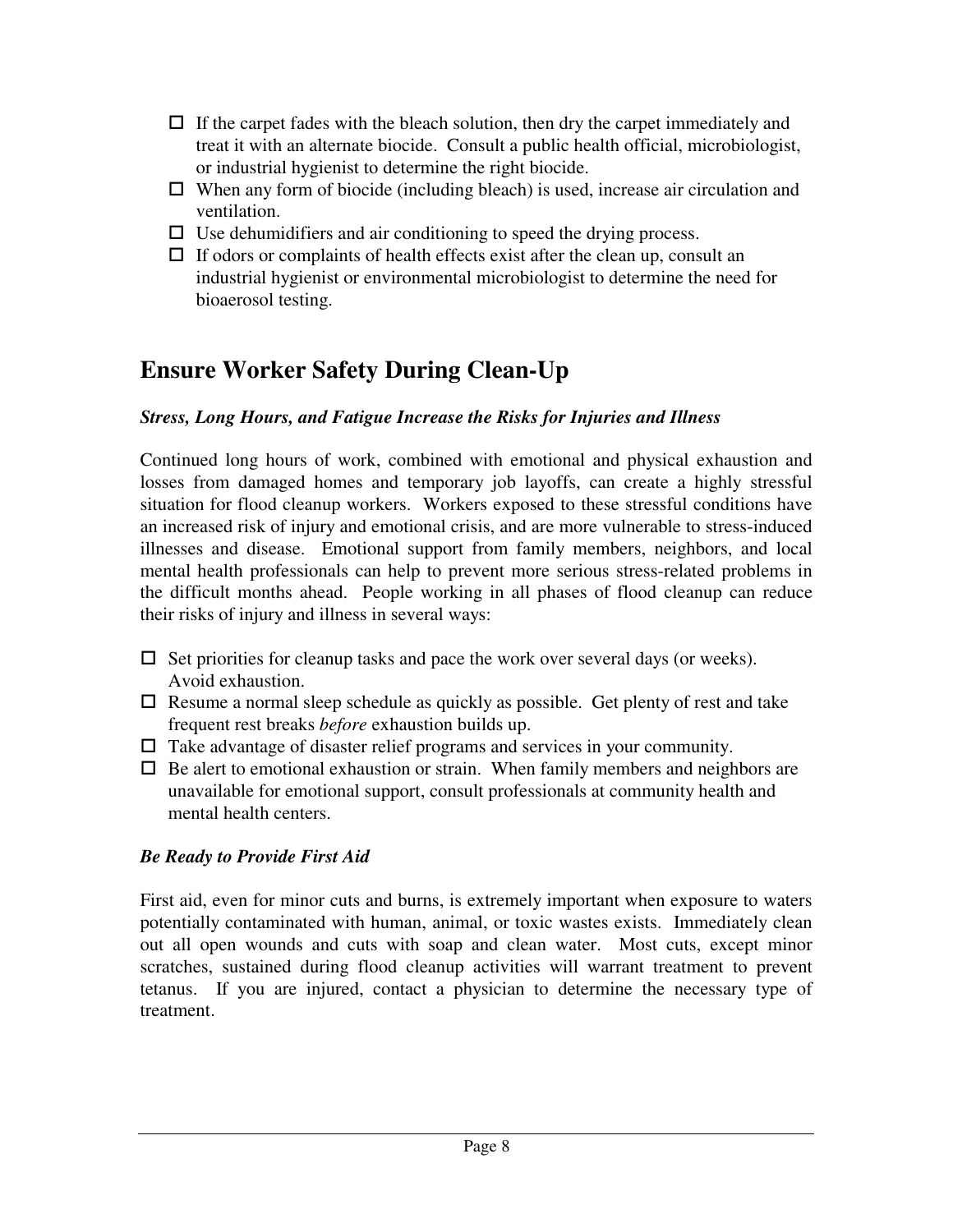#### *Provide Assistance to Employees and Their Families*

- $\Box$  Employees may be stranded at your facility. Be prepared with food, water, blankets, transportation, radios, etc.
- $\Box$  Good communication is essential. Help your employees stay in touch with their families. Provide frequent updates about the status of the flood, community recovery, and your plans for recovery.
- $\Box$  If necessary, help your employees secure shelter, medical care, food, water, clothing, cash, transportation, disaster aid, etc., for themselves and their families. The recovery of your business depends on the availability of your workers.
- $\Box$  Provide information and assistance to help employees and their families deal with injuries or deaths, or with damage to their homes and property (see attached).

#### *Provide Appropriate Personal Protective Equipment*

For most work in flooded areas, you will need the following personal protective equipment: hard hats, goggles, heavy work gloves, respirators, and watertight boots with steel toe and insole (not just steel shank). Excessive noise from equipment such as chain saws, backhoes, tractors, pavement breakers, blowers, and dryers may cause ringing in the ears and subsequent hearing damage. If you are working with any noise over which you must shout to be heard, wear earplugs or other hearing protection devices.

#### *Ensure Electrical Safety*

Use extreme caution while working with electrical equipment, attempting to restore power, or clearing areas near downed power lines. These steps may save your life:

- $\Box$  Treat all power lines as energized until you have followed the required procedures for de-energizing and testing them with an appropriate testing device. Do not rely on "fuzzing" to determine if a power line has been de-energized.
- $\Box$  Verifying that a line is not energized may not ensure your safety. You must also ground lines on both the load and supply sides of the work area. Grounding is necessary to protect you from the hazards of feedback electrical energy from a secondary power source, such as a portable generator.
- $\Box$  When restoring power in underground vaults, added precautions are necessary to prevent explosions. As vaults containing electrical connections are drained or pumped out, and as connections are energized, potentially explosive gases may form. Follow appropriate regulations for working safely in confined spaces.
- $\Box$  When using gasoline and diesel generators to supply power, switch the main breaker or fuse on the service panel to the "off" position *prior to starting the generator*. This will prevent inadvertent energization of power lines from "backfeed" electrical energy from the generators, and will help to protect utility line workers from possible electrocution. If clearing or other work must be performed near a downed power line, contact the utility company to discuss de-energizing and grounding or shielding of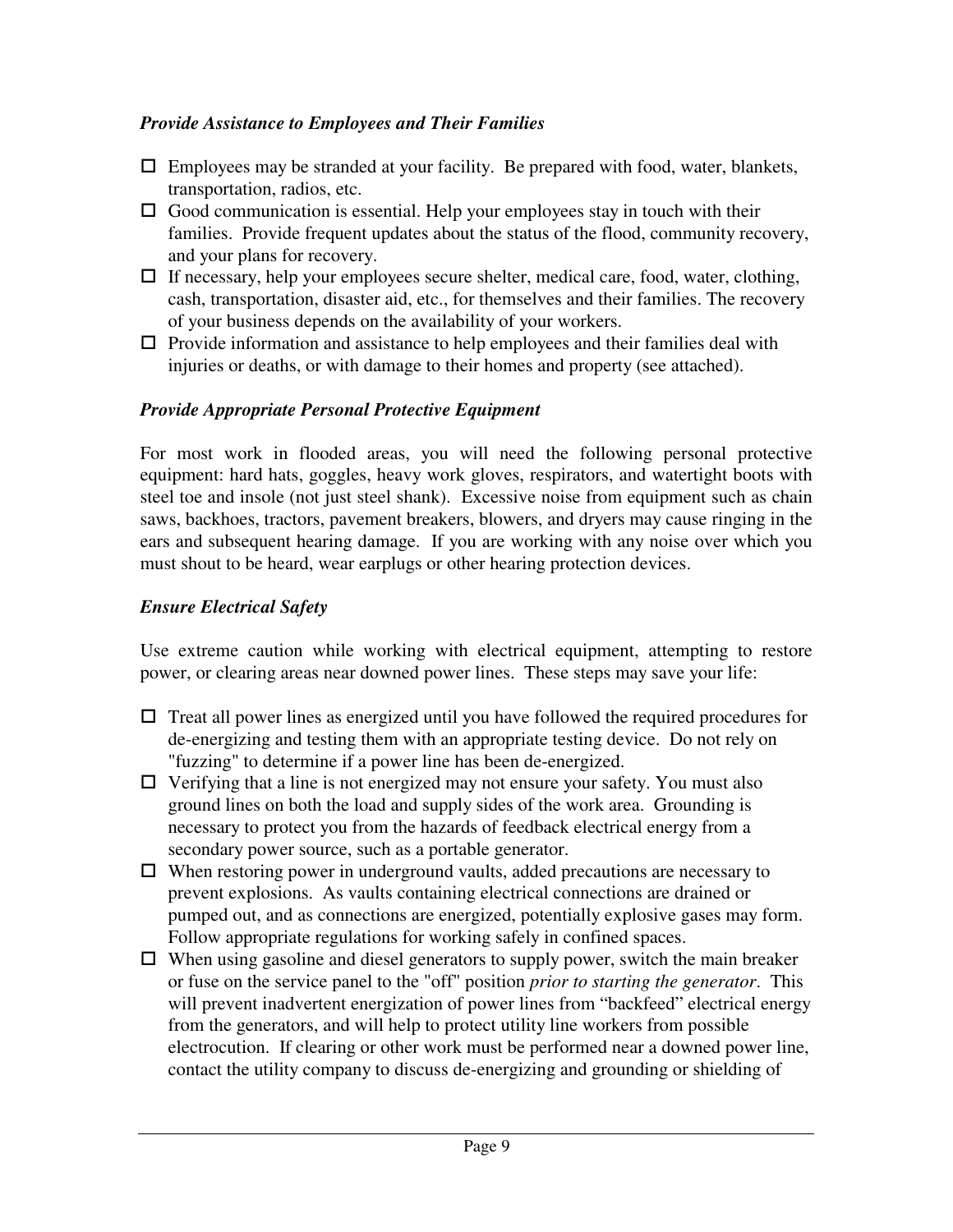power lines. Extreme caution is necessary when moving ladders and other equipment near overhead power lines to avoid contact.

#### *Be Cautious About Carbon Monoxide*

Flood cleanup activities may involve the use of gasoline- or diesel-powered pumps, generators, and pressure washers. Because these devices release carbon monoxide, a deadly, colorless, odorless gas, operate all gasoline-powered devices outdoors and *never* bring them indoors. It is virtually impossible to assess adequate ventilation.

#### *Prevent Musculoskeletal Injuries*

Cleanup workers are at risk for developing serious musculoskeletal injuries to the hands, back, knees, and shoulders. Special attention is needed to avoid back injuries associated with manual lifting and handling of equipment or debris and building materials. To help prevent injury, use teams of two or more people to move bulky objects, avoid lifting any material that weighs more than 50 pounds (per person), and use proper automated-assist lifting devices.

#### *Prevent Thermal Stress*

- $\Box$  *Heat.* When clean-up takes place during warm weather, workers are at serious risk for developing heat stress. Excessive exposure to hot environments can cause a variety of heat-related problems, including heat stroke, heat exhaustion, heat cramps, and fainting. To reduce the potential for heat stress, drink a glass of fluid every 15 to 20 minutes and wear light-colored, loose-fitting clothing. Additionally, incorporate work-rest cycles into work routines, work during the cooler hours of the day, when possible, or distribute the workload evenly throughout the day. When air conditioning is unavailable, open windows and use fans.
- □ *Cold.* Standing or working in water which is cooler than 75°F (24°C) will remove body heat more rapidly than it can be replaced, resulting in hypothermia. To reduce the risk of hypothermia, wear high rubber boots, ensure that clothing and boots have adequate insulation, avoid working alone, take frequent breaks out of the water, and change into dry clothing when possible.

#### *Ensure Safe Work in Confined Spaces*

If you are required to work in a boiler, furnace, pipeline, pit, pumping station, septic tank, sewage digester, storage tank, utility vault, well, or similar enclosure, you should be aware of the hazards of working in confined spaces. Toxic gases, a lack of oxygen, or explosive conditions may exist in the confined area, resulting in a potentially deadly atmosphere. Because many toxic gases and vapors cannot be seen or smelled, never trust your senses to determine if safe entry is possible. *Never* enter a confined space, even to rescue a fellow worker, unless you have been properly trained! If you do not have the proper training and equipment, contact your local fire department for assistance.